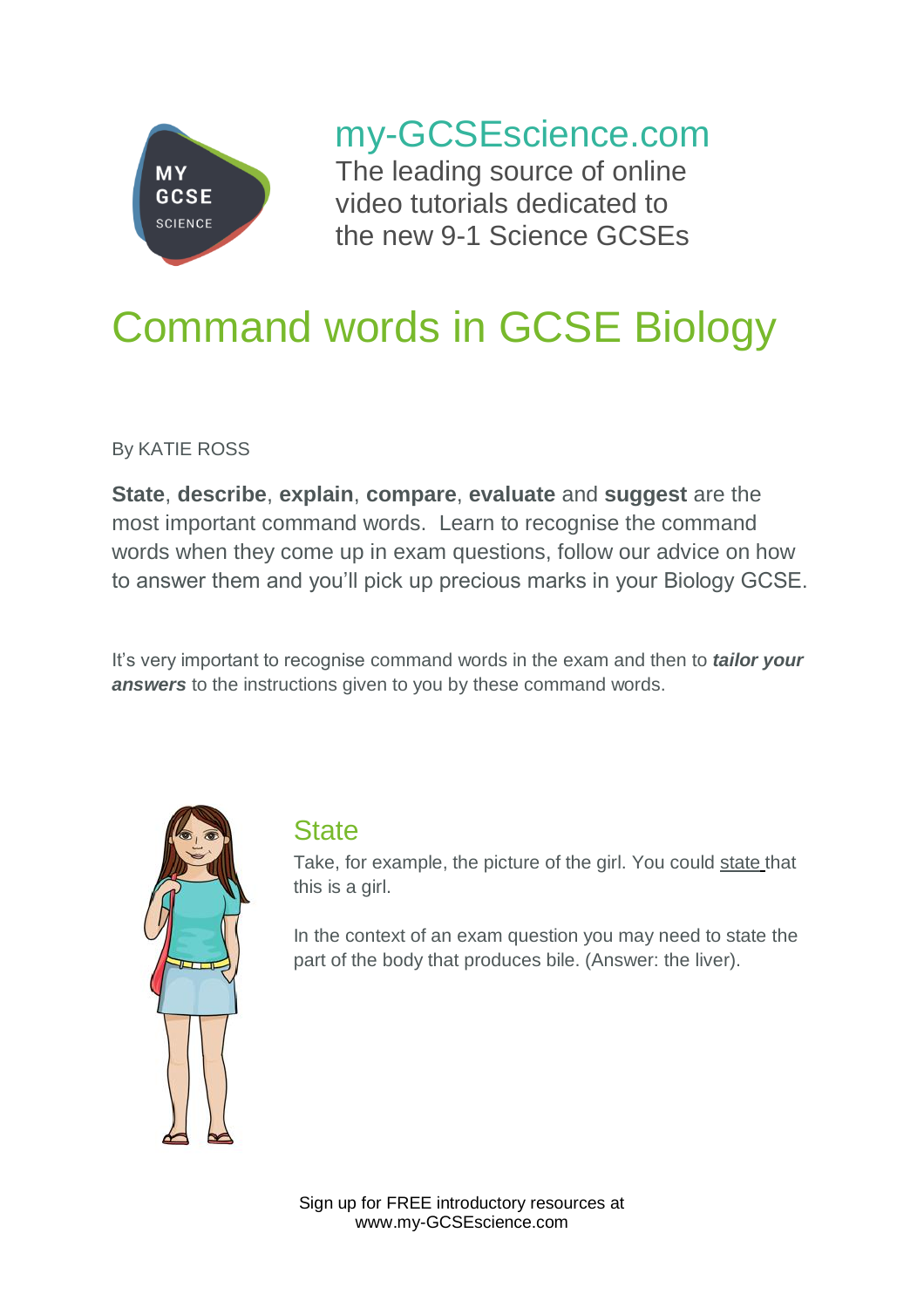#### **Describe**

Then to describe the girl you could say that she has brown hair and brown eyes. Simply say what you see.

Sometimes you may need to describe a process or pathway. For example when you inhale, oxygen travels down the trachea, then into the bronchi and the bronchioles and finally into the alveoli before diffusing into the blood. In this situation, a describe question is testing your knowledge and testing your factual recall.

It can sometimes be difficult to distinguish between describing a biological structure and describing the function of that structure. The structure is something that you can label on a diagram, like a nucleus in a diagram of a cell. The function is the job or role of that structure (the nucleus contains the DNA that codes for the proteins that control the cell).

Finally, when describing graphs, you need to take a slightly different approach. This is covered in our blog: *[Describing, explaining and comparing graphs](https://www.my-gcsescience.com/describing-explaining-comparing-graphs/)*.

# **Explain**

When asked to explain, you need to give a scientific reason *why* or *how*. Here, you need to use the word '*because'*. The girl has brown hair and brown eyes *because* she has inherited the alleles/genes for these characteristics from her parents. If the exam question is worth several marks you may need to support your answer with a genetic diagram or a Punnet square to really show off your amazing understanding of inheritance!

*Application* questions ask you to explain why or how something happens but in an *unfamiliar context*. You may have learnt how famers have selectively bred cows to yield large volumes of milk. But an exam question may ask you to explain how a farmer can selectively breed *tomatoes* to produce large tasty tomatoes. Here you simply show off your understanding of the process of selective breeding but change '*cow*' to '*plant'* and '*milk yield*' to '*size and taste*'. We discuss application questions in detail in our blog: *[The application of knowledge to unfamiliar contexts](https://www.my-gcsescience.com/gcse-biology-the-application-of-knowledge-to-unfamiliar-contexts/)*.